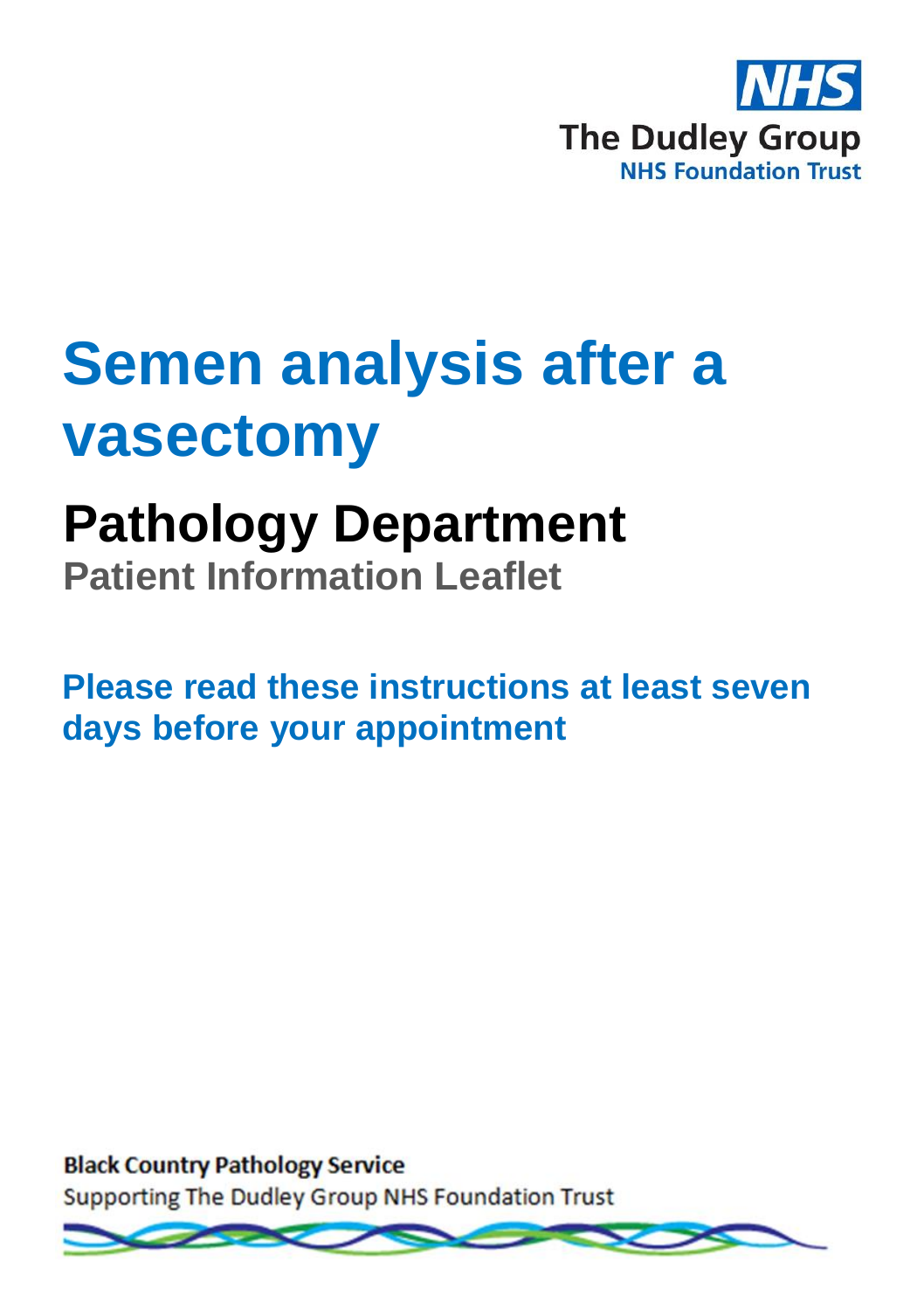## **Introduction**

Your consultant or GP must provide you with a completed microbiology request form with the following information:

- Your details full name, date of birth and address.
- The requesting doctor's name and type of analysis required.
- Clinical details to include a reason for the analysis which is 'post vasectomy'.

#### **Important: your sample will not be examined without a request form.**

Once you have this, you will need to telephone the Cellular Pathology Laboratory at New Cross Hospital on **01902 695287** between 9am and 5pm, Monday to Friday, to arrange an appointment time for you to bring your sample to the department. New Cross Hospital manages all semen analysis appointments for Russells Hall Hospital. To ensure confidentiality, appointments can only be made by the person stated on the request form.

Your first appointment must be at least 16 weeks **and** 24 ejaculations after your vasectomy operation.

If you are no longer able to attend your appointment, please call the above number to cancel or re-arrange it. Missed appointments increase our waiting times.

## **Is there anything that may affect my results?**

Failure to follow the collection guidance can seriously affect semen analysis results. If you have not followed the recommendations exactly, contact the laboratory and cancel your test. We will offer you a new appointment as soon as possible.

## **What if I wish to comment on the service?**

We aim to provide a high quality service. If you have any complaints, comments or suggestions, you can raise them directly with the department by writing to: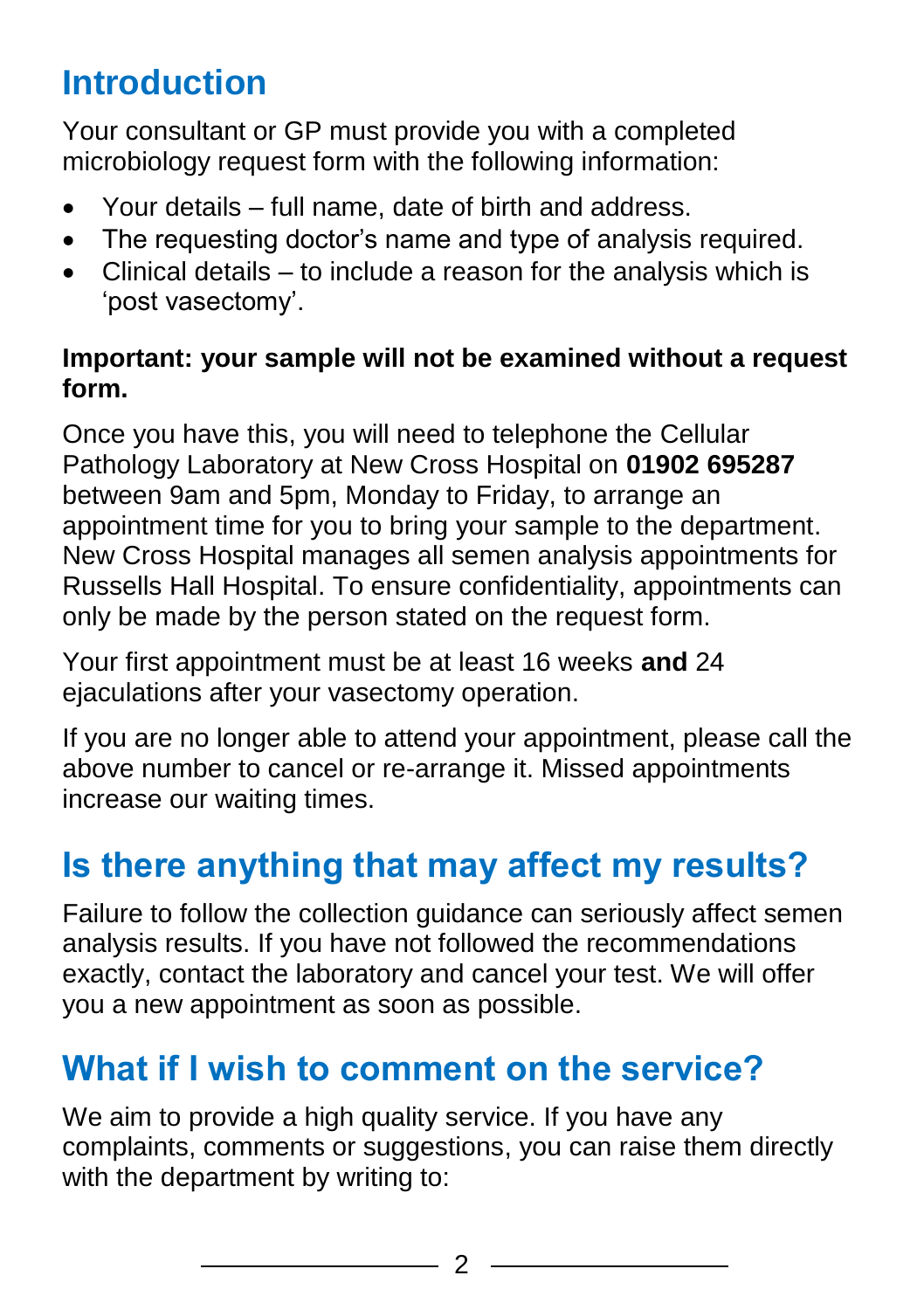**The Quality Manager Black Country Pathology Services Pathology Department Royal Wolverhampton NHS Trust New Cross Hospital Wolverhampton WV10 0QP**

To help us improve our service, we do run occasional patient satisfaction surveys, so you may be asked to complete a questionnaire for us when you attend the laboratory.

## **What do I do to collect the sample?**

It is important to note that there are no facilities for samples to be produced at the Cellular Pathology Laboratory, and it must therefore be collected before coming to the Pathology Department.

Before you produce the semen sample, you must not have sex or ejaculate for two days before; otherwise there may be immature sperm in the sample. Also, the sample should not be collected more than seven days after sex or ejaculation; otherwise it may show a lot of dead sperm in the sample.

First, wash your hands and genitals with soap and water, ensure complete removal of all soap residues and dry thoroughly.

Our laboratory investigation must be performed **within one hour of collection** and therefore the sample must be produced no more than an hour before your appointment time.

- Label the specimen container with your name, and the date and time of collection. Use the sterile container provided – other containers are not acceptable as they may kill sperm. Do not open the container until you are ready to produce the sample.
- The specimen must be obtained by masturbation and the entire sample must be collected directly into the container provided. **Do not** use a condom as they contain spermicide (a sperm-killing agent).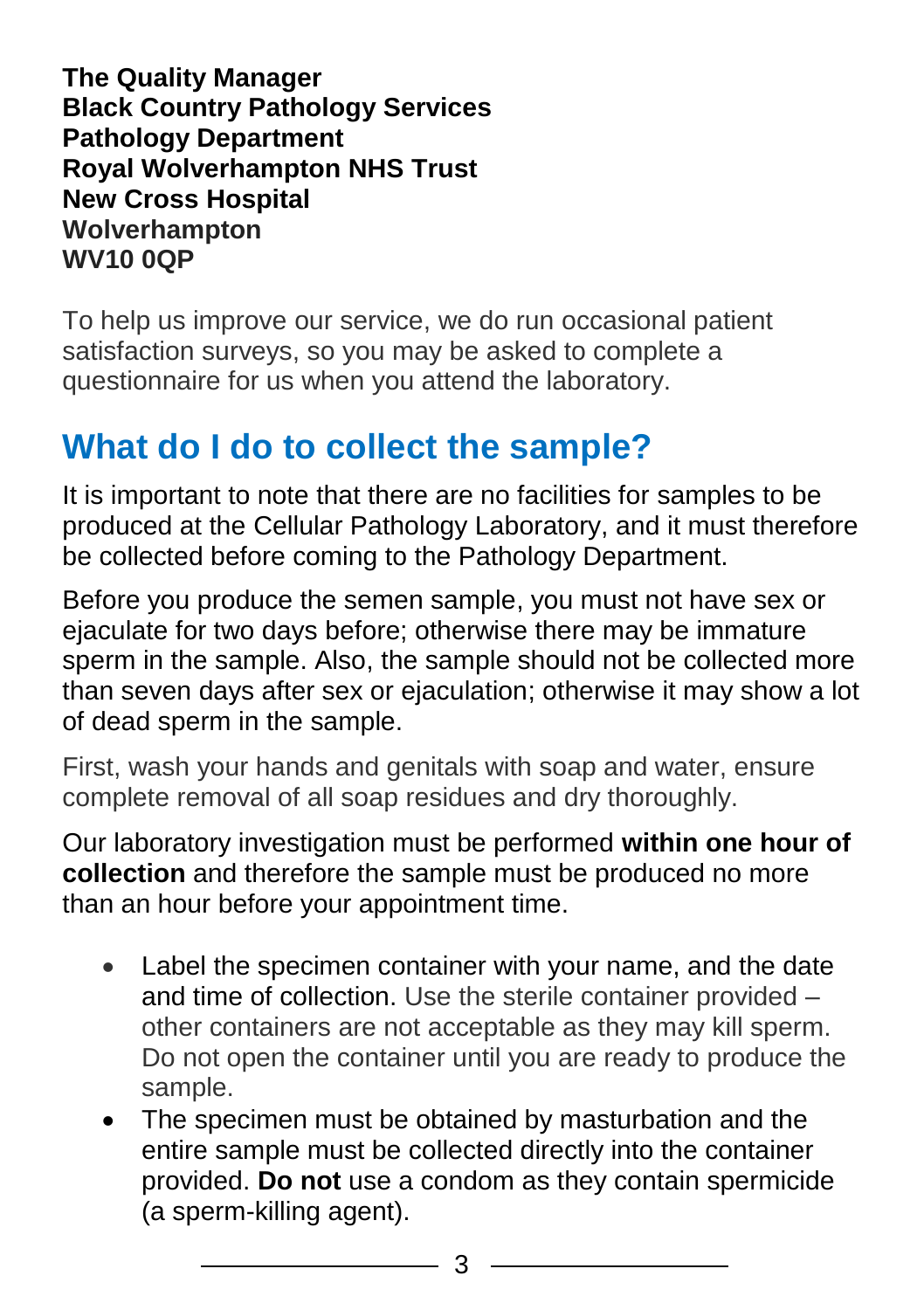- Ensure the cap is screwed down firmly, place it in the bag attached to the request form and then seal the bag.
- During transit to the laboratory to drop the sample off, make sure it is kept warm (body temperature), either in an inside pocket or against the skin, as a drop in temperature may kill any sperm, making the test difficult to interpret.
- Bring your sample (within one hour of collection) with the request form to the Pathology Laboratory reception, First Floor, West Wing, Russells Hall Hospital.

The receptionist will call a member of staff from the Cellular Pathology Department who will meet you in reception to receive the sample from you and check that all the details required have been given.

This should take no longer than a few minutes.

#### **Do not hand over your sample to any other member of staff or leave it on the reception desk without speaking to the receptionist.**

#### **Please note: if you do not adhere to the guidance given, or you attend without an appointment or an appropriate request form from your doctor, then your specimen will be rejected.**

Samples will not be examined if:

- There is no accompanying request form.
- There has been a delay of more than one hour between collection of the sample and receipt in the laboratory.
- The complete sample has not been collected.
- If abstinence is outside of the recommended quidelines for the test (48 hours – seven days)
- The sample has leaked in transit.
- The specimen is received in an unsuitable container. The containers issued have been tested for toxicity and weighed prior to distribution as part of our quality assurance. Therefore, other containers may affect the results.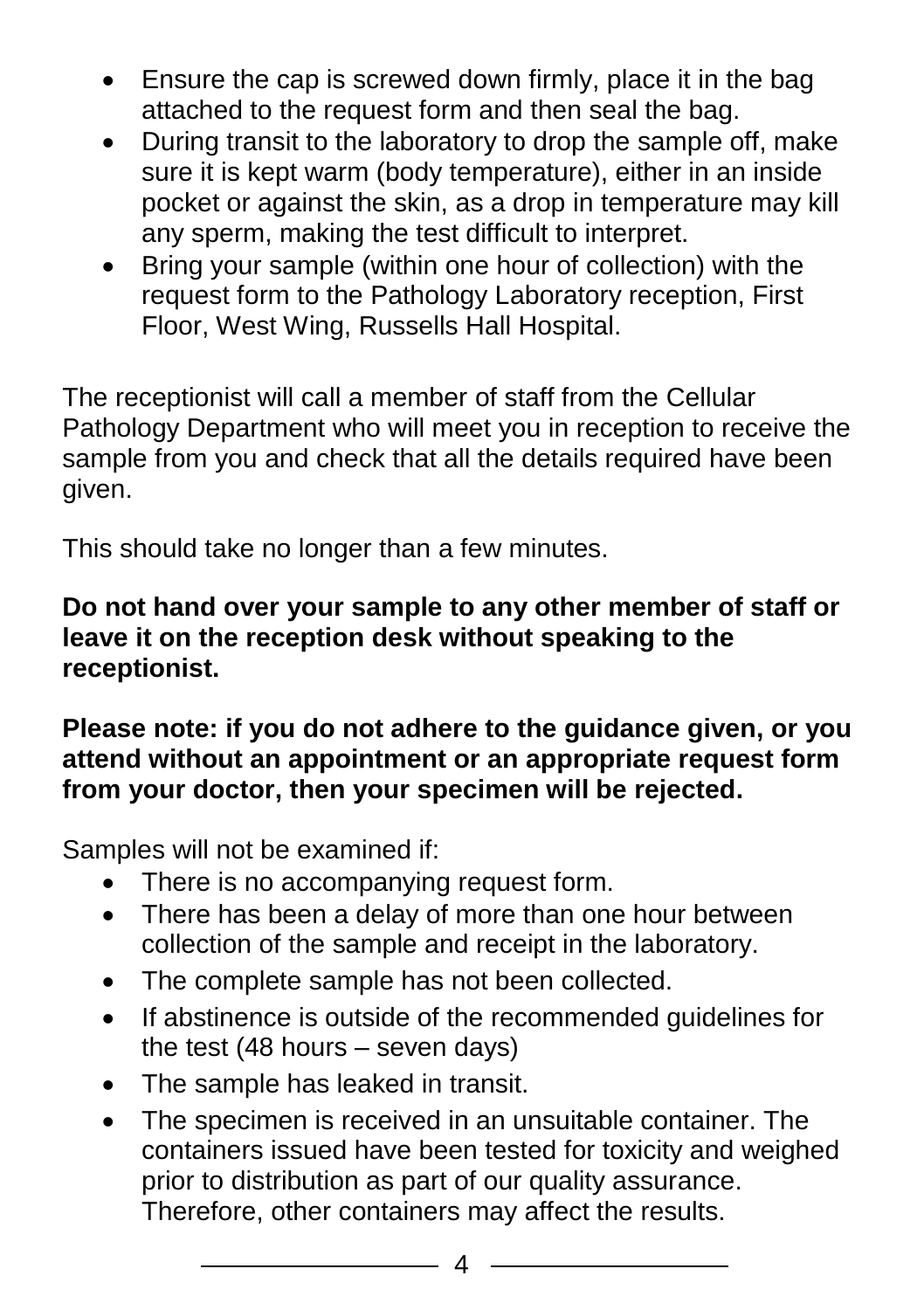## **How do I get to the Pathology Department?**

Details of how to get to Russells Hall Hospital are on our website: [www.dgft.nhs.uk](http://www.dgft.nhs.uk/)

#### **Directions to Pathology**

Arrive at Russells Hall Hospital main reception. Walk past the restaurant and from the main corridor, access the lift or stairs (to the left of the lift). Make your way to the first floor, turn right as you exit the lift or stairs and proceed along to the very end of the corridor. Here you will find the Pathology reception.

### **How do I get my results?**

The results will be issued to the requesting GP or consultant. Please allow seven to 10 working days before you contact them.